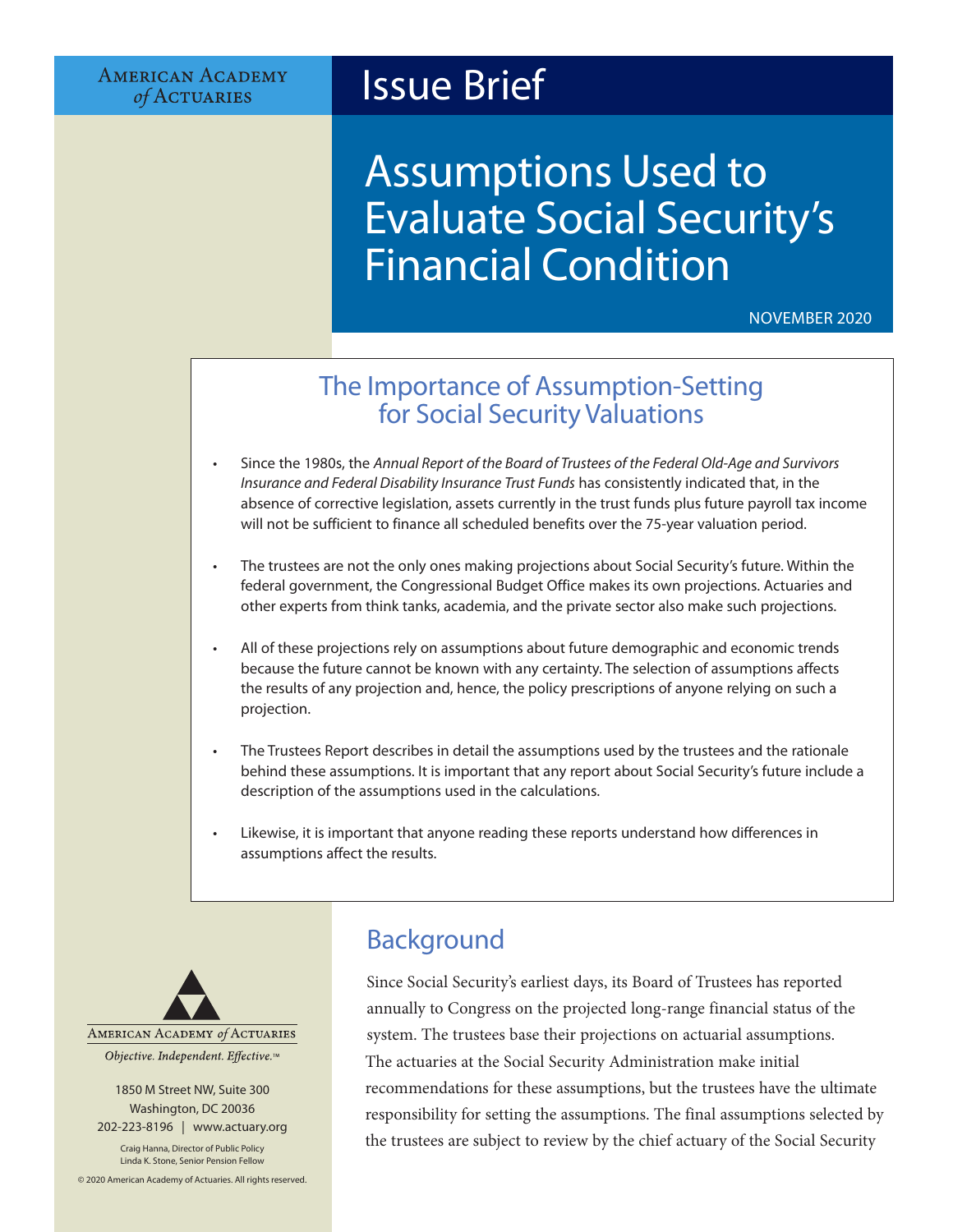Administration, whose Statement of Actuarial Opinion in the report includes an opinion as to whether the assumptions are reasonable. To date, the chief actuary has always found the trustees' assumptions reasonable. Based on these assumptions, the actuarial staff of the Social Security Administration prepares the projections that are presented by the trustees.

The projections cover a 75-year period in order to assess the adequacy of financing over the lifetime of virtually all current program participants. The actuaries typically use yearby-year assumptions about a number of critical economic and demographic parameters for the first 10 to 25 years of the projection period and then apply "ultimate" rates over the remainder of the 75-year period. The Trustees Report describes in detail the assumptions used.

Each year, the Social Security program gains another year of actual experience that can affect the projections in two ways. First, if experience is more favorable than projected in the aggregate, the system's projected financial status improves; if experience is less favorable, the projected financial status worsens. Second, emerging experience constitutes additional evidence that can be used for setting assumptions. For example, if mortality improves more rapidly than expected, then the assumed future rate of mortality improvement might be adjusted to reflect that trend. The normal process provides for monitoring experience to detect any differences between actual experience and past projections and for fine-tuning assumptions based on the results of this analysis. When a change occurs in some demographic or economic factor, no one can determine immediately whether the change represents a short-term fluctuation or a long-term trend, just as no one can know if a week without rain is the beginning of a drought. For this reason, changes in assumptions generally lag behind changes in the underlying demographic and economic experience. The actuaries and trustees use judgment about the reliability of past experience when deciding if and when to revise an assumption.

**Members of the Social Security Committee include Ron Gebhardtsbauer, MAAA, FSA—***Chairperson***; Amy Kemp, MAAA, ASA, EA—***Vice Chairperson***; Janet Barr, MAAA, ASA; Gordon Enderle, MAAA, FSA; Margot Kaplan, MAAA, ASA, FCA; Eric Klieber, MAAA, FSA; Alexander Landsman, MAAA, FSA, EA; Leslie Lohmann, MAAA, FSA, FCA, FCIA, EA; Gerard Mingione, MAAA, FSA, FCA, EA, CERA; and Brian Murphy, MAAA, FSA, FCA, EA.**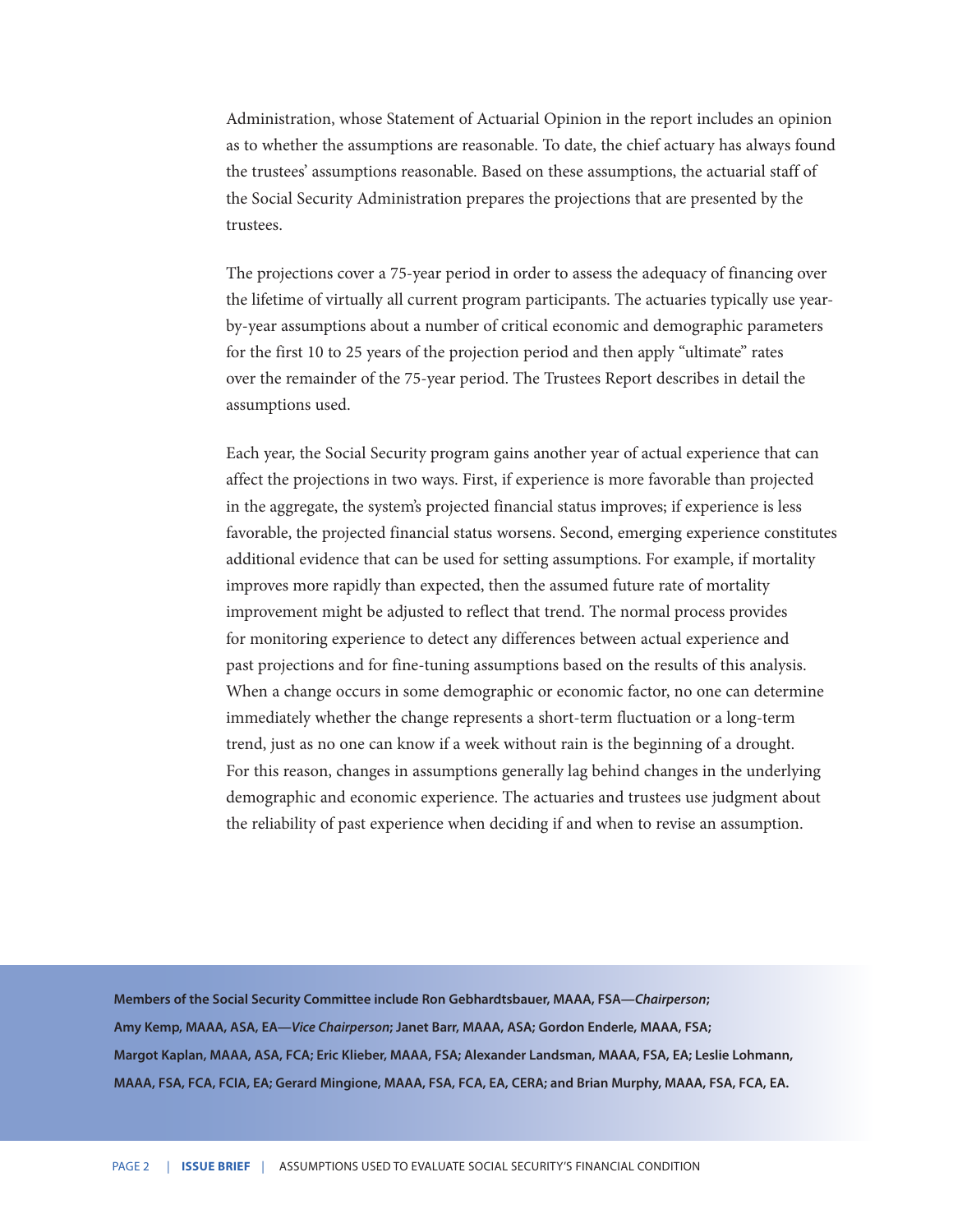Every four years since 1999, the Social Security Advisory Board has appointed a technical panel composed of leading economists, demographers, and actuaries from outside the Social Security Administration to review the trustees' assumptions. The technical panel provides independent analysis of the trends affecting Social Security's finances. In the past, these panels have concluded that the trustees' assumptions are reasonable. However, reasonableness is a range, and there can be disagreement regarding the best possible assumptions within that range. The technical panels frequently recommend specific changes to the assumptions. The trustees weigh these recommendations carefully and sometimes make changes to their assumptions based on these recommendations, although they may also choose not to follow the recommendations. In the end, the trustees have the final say regarding the assumptions.

The Trustees Report presents three projections: intermediate, low-cost, and high-cost. The intermediate, or "best estimate," projection is the one usually cited by policymakers and the news media. The low-cost and high-cost projections show how the results of the projection would change under alternative sets of assumptions that are, respectively, very favorable and very unfavorable for the system's finances. The alternative assumption sets include the following key variables: levels of fertility, rates of change in mortality, immigration levels, changes in the consumer price index, changes in average real wages, unemployment rates, trust fund returns, and disability incidence and recovery rates. Although these alternative assumption sets differ substantially from the best estimate assumptions, the trustees believe they represent possible, if unlikely, scenarios for the future that contrast with the best estimate assumptions.

The Trustees Report also includes sensitivity analyses that show how the results of the projection would change if each key variable cited above is changed one by one to its value under the low-cost or high-cost assumption set while the other assumptions remain at their intermediate-cost values. Finally, the Trustees Report includes an analysis of the results from a stochastic model of the system. In 5,000 independent runs of the projection system, referred to as simulations, the value of each key variable is allowed to vary according to a pattern under which the average value across the simulations equals the value under the intermediate assumption set, and the variation of the values among the simulations follows historical patterns. The results of these runs are analyzed statistically to draw conclusions about the probabilities that actual long-term system performance will lie in different ranges. This methodology is described in more detail in the Academy's issue brief *[A Guide to the Use of Stochastic Models in Analyzing Social Security.](http://www.actuary.org/pdf/socialsecurity/model_1005.pdf)*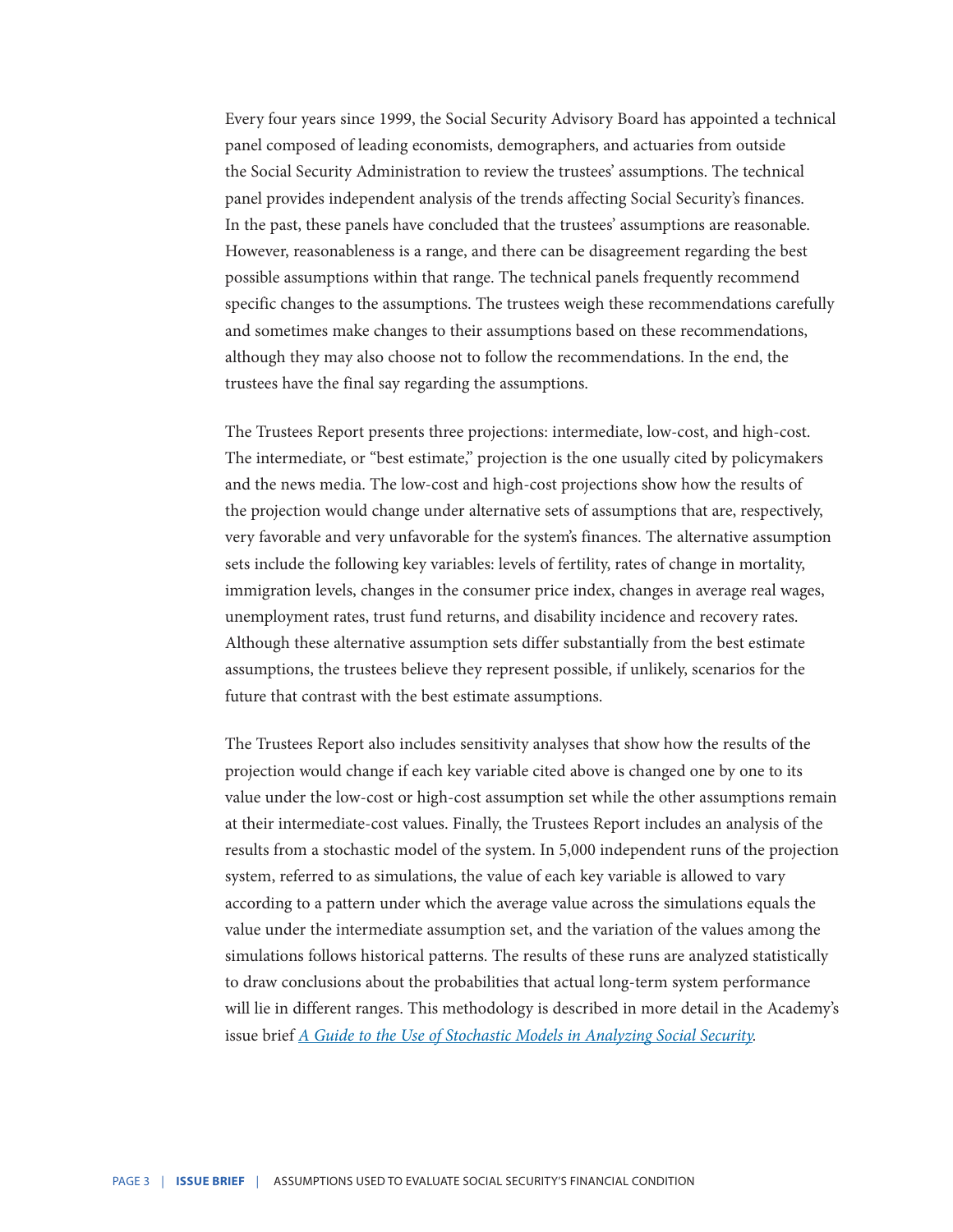Every recent Trustees Report has projected that, under the best estimate assumptions, assets currently in the trust funds plus future income from the payroll tax and other sources will not be sufficient to finance all scheduled benefits over the 75-year projection period. As part of its regular duties, the Office of the Chief Actuary of the Social Security Administration (OCACT) provides analyses of legislative proposals submitted by members of Congress and, sometimes, by experts outside of the government intended to eliminate this actuarial deficit and thereby bring the system back into actuarial balance. To the extent possible, these analyses use the same assumptions as the most recent Trustees Report. When a proposal requires introduction of an assumption not required for the Trustees Report, that assumption is chosen by OCACT consistent with the demographic and economic trends reflected in the best estimate assumptions. For example, proposals that involve investing some or all of the trust fund assets in privatesector securities require adding an assumption regarding future investment returns from such securities.

The Congressional Budget Office (CBO) makes its own projections of Social Security's financial condition. In a December 2019 report, CBO projects a 75-year deficit significantly larger than that projected in the 2019 Trustees Report.

Experts outside the government have also performed independent analyses of various reform proposals. These experts also use assumptions in their projections of Social Security's financial future that may differ from those used by the trustees. Because small changes in assumptions can have large effects on cost estimates over long periods, even when the assumptions used in these analyses appear to closely match those used by government actuaries, it is possible to skew the results, intentionally or unintentionally, to favor one proposal over another.

This issue brief describes the assumptions that must be made in any actuarial projection of the Social Security program's finances and explains how different assumptions affect the projections. The issue brief cites the specific assumptions used in the [2019 Trustees Report](https://www.ssa.gov/oact/TR/2019/index.html), and in [CBO's 2019 Long-Term Social Security Projections.](https://www.cbo.gov/system/files/2019-12/55914-CBO-Social-Security-Comparison.pdf) This is the latest year for which both reports are available when this issue brief was prepared. These assumptions are subject to change in subsequent reports. These specific assumptions are used for purposes of illustration, but are not the primary subject of the issue brief, which is how the choice of assumptions affects the results of the projections. After publication of the Trustees Report each year, the Social Security Committee of the American Academy of Actuaries updates its issue brief, *[An Actuarial Perspective on the](https://www.actuary.org/sites/default/files/2019-05/SSC_Trustee_Report_05222019.pdf) [Social Security Trustees Report](https://www.actuary.org/sites/default/files/2019-05/SSC_Trustee_Report_05222019.pdf)*, which describes the specific assumptions the trustees used in their most recent report and any major changes since the previous report. As of this writing, the effects of the COVID-19 pandemic have not been factored into the trustees'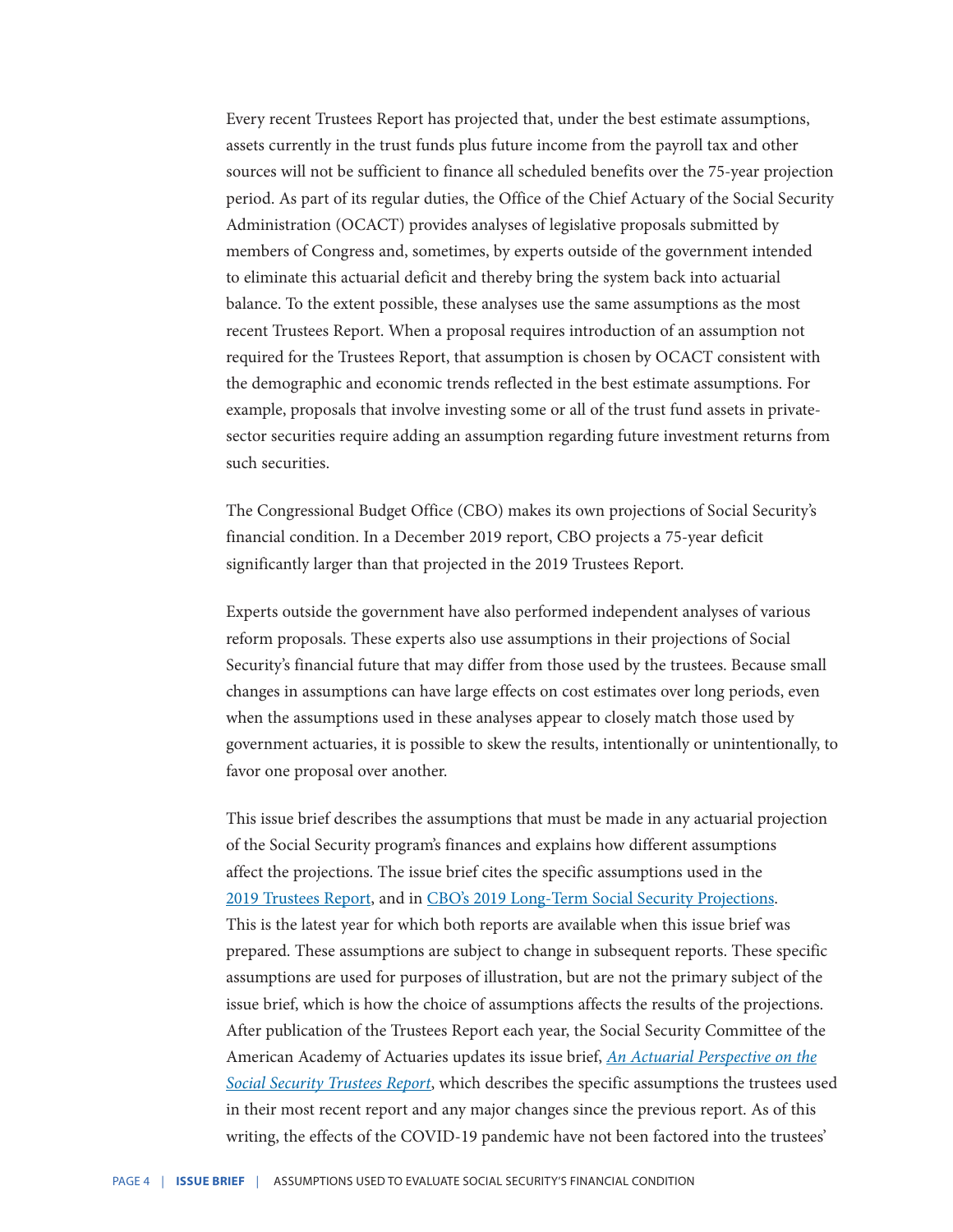assumptions. The 2021 update of this issue brief will report any changes the trustees made to their assumptions due to the pandemic and how these changes affect the system's long-term actuarial balance.

#### **Assumptions**

The assumptions used for Social Security's financial projections fall into two broad categories—demographic and economic. Demographic assumptions are used to project the future population of Social Security participants and provide a basis for estimating the number of workers paying into the system and the number of beneficiaries receiving benefits. Economic assumptions are used to project wages and the resulting taxes paid into the program, benefit payments, and the investment income on the system's accumulated assets. Together, these factors are used to calculate the system's projected annual income and expenses.

Although the assumptions are described one by one, they are not independent of one another. Factors underlying the various economic assumptions tend to move together as the economy experiences short-term cyclical ups and downs and longer-term trends. For example, real wage growth, interest rates, and labor force participation rates all tend to be higher and unemployment rates lower during periods of rapid economic growth. Factors underlying many of the demographic assumptions also respond to changes in the economy. For example, birth rates and immigration rates tend to be higher and disability rates lower during favorable economic periods. In all these examples, the effect is the opposite when the economy falls into recession. For the intermediate assumption set, the trustees take these relationships into account when setting year-by-year assumptions early in the projection period, but later in the projection period, when the amplitude and timing of the economic cycle are no longer predictable, the trustees use constant ultimate assumptions. When setting the low-cost and high-cost assumptions, however, the assumptions that yield the lowest and highest costs are grouped together even though the resulting combinations may not yield a likely scenario.<sup>1</sup>

<sup>1</sup> There is one exception to this rule: The inflation assumption is higher in the high-cost estimate and lower in the low-cost estimate, although higher inflation improves the actuarial balance.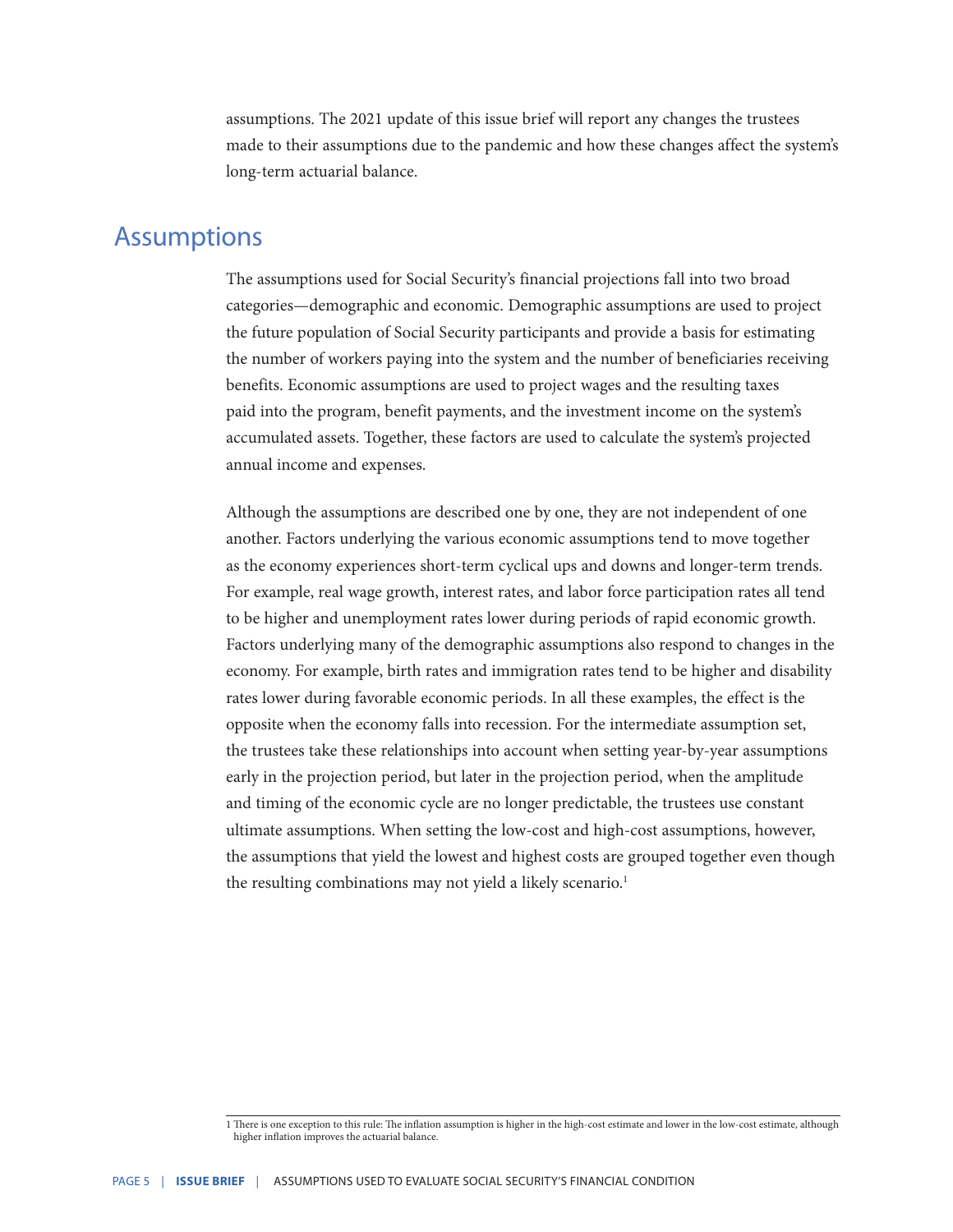#### Major Demographic Assumptions

*Fertility:* As workers retire, they are replaced by new entrants into the labor force, most of whom are born in this country. The trustees use an assumed rate of birth for women at each age from 14 to 49. These are summarized by the fertility rate, or average number of children born to a woman during her lifetime (if she survives to age 49), which is the primary determinant of whether the number of new workers will be sufficient to pay for the benefits promised older workers, assuming current-law tax rates. A higher fertility rate increases the number of workers coming into the system, improving overall finances. The total fertility rate fell from 3.7 in 1957 to 1.74 during the mid-1970s, recovered to slightly over 2.0 from 1990 to 2009, then fell below 1.9 in the wake of the recession of December 2007–June 2009. The trustees cite several factors that have contributed to the decline in fertility since the baby boom, including higher educational attainment and labor force participation among women, delayed marriage and higher divorce rates, and widespread adoption of medical birth control methods. Although fertility rates have yet to rebound from their recent post-recession low, based on consideration of these factors the trustees predict a gradual increase to an ultimate rate of 2.0.

When the fertility rate is adjusted to exclude children who do not survive to age 10, and who therefore never participate in Social Security, the rate stayed generally constant at approximately 3.0 from the early 20th century up to the 1960s, except for a period of low fertility during the Depression and World War II and a period of high fertility during the baby boom from 1946 to 1964. With improvements in health care, sanitation, and nutrition, the adjusted fertility rate today is only slightly lower than the unadjusted rate. The rapid decline in the adjusted fertility rate from 3.0 to 2.0 during the 1960s and 1970s is one of the principal factors underlying the expected decrease in the number of covered workers per beneficiary, historically over 3.0 and currently 2.8, to 2.1 by the end of the projection period. This, in turn, is a primary reason that future income, supplemented by current trust fund assets, is projected to fall short of the level necessary to pay all scheduled benefits starting in 2035.

*Immigration:* Immigration also accounts for some new entrants into the labor force. Indeed, if the fertility rate remains at or below the replacement level (approximately 2.1 births per woman), then any long-term population growth must come from net immigration (i.e*.,* immigration less emigration). Most immigrants are young and have all or most of their working lifetimes ahead of them when they enter the country, while emigrants are more likely to be in the older part of the age spectrum. As a result, a higher net immigration rate, like a higher fertility rate, tends to improve overall system finances.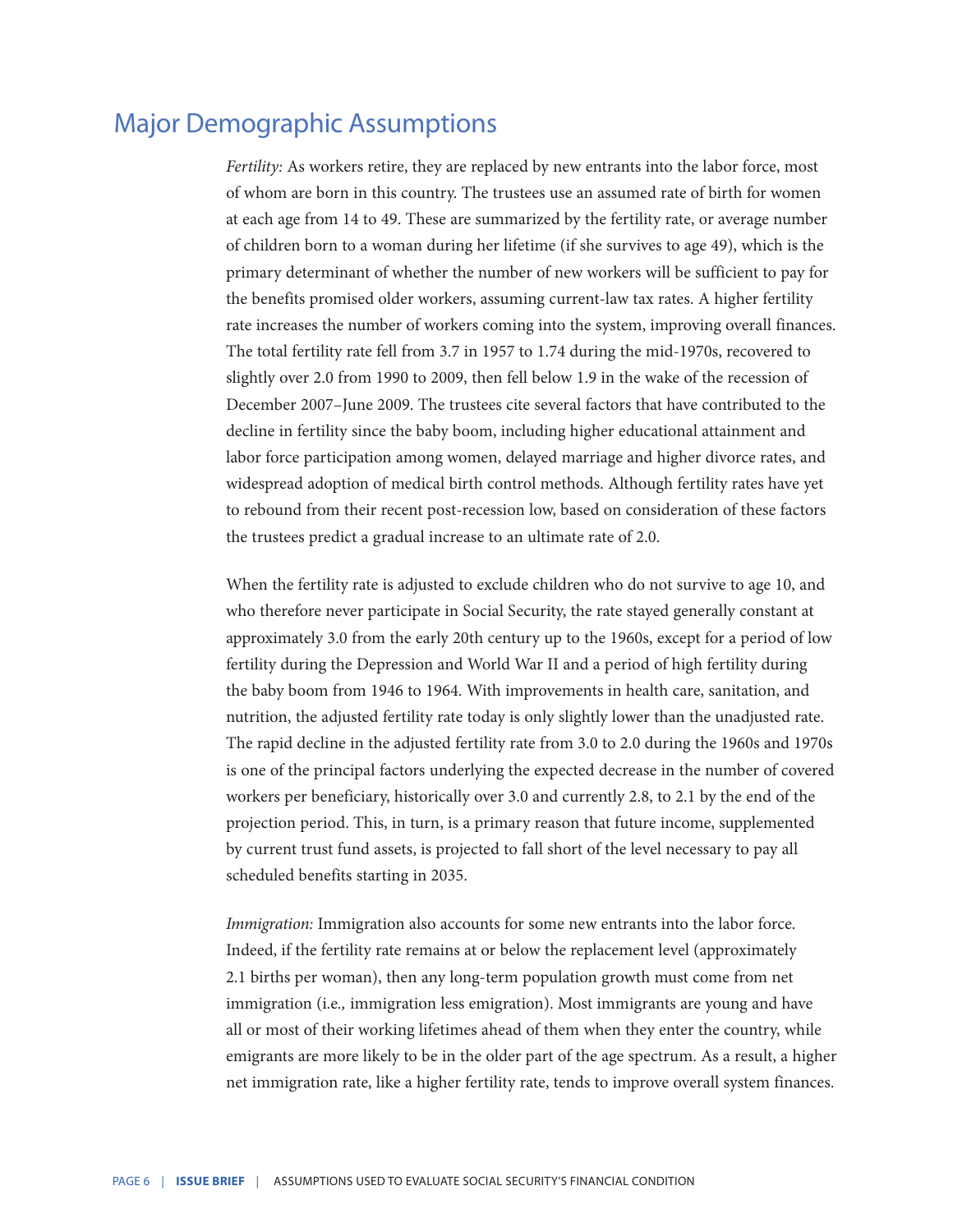Social Security projections take into account both lawful permanent residents (LPRs) and other-than-LPRs. The former include permanent residents authorized to live and work in the United States and refugees. The latter include workers, students and tourists with temporary visas and undocumented immigrants. The trustees make five independent assumptions regarding the annual rate of immigration: LPRs entering and leaving the country, other-than-LPRs entering and leaving the country, and other-than-LPRs adjusting their status to become LPRs. From these, the trustees derive the net annual level of LPR and other-than-LPR immigration.

Net LPR immigration has increased substantially since World War II, driven primarily by legislative increases in immigration quotas. In the years following the 2007–2009 recession, net annual LPR immigration held steady at just under 800,000 for five years, increased to a peak of 877,000 in 2016, and then fell back to 803,000 in 2018. Immigration has become a highly contentious political issue, and changes in immigration policy through either executive action or legislation could result in unpredictable changes to immigration patterns. Under the intermediate assumptions, net annual LPR immigration is projected to remain level at 788,000, slightly below the 2018 level.

The other-than-LPR population is subject to much uncertainty because reliable data about undocumented immigrants is difficult to obtain. Based on the best available evidence, net annual other-than-LPR immigration declined from over 1 million in the years immediately preceding the 2007–2009 recession to negligible levels in the years immediately following the recession, then recovered to an average of just over 500,000 from 2014 to 2018. In their 2019 report, the trustees project a short-term increase in net annual other-than-LPR immigration to 625,000, followed by a gradual decline due to an increase in the number of other-than-legal immigrants leaving the country.

*Mortality:* The mortality assumption is perhaps the most publicly debated of the demographic assumptions. The mortality assumption is used to estimate, among other things, how long retired and disabled workers and their survivors are projected to receive benefits. The mortality assumption also determines how many workers are expected to die before retirement, often resulting in payments to survivors. Except for short periods, such as during epidemics, mortality has declined throughout the history of the Social Security program, and the trustees project that this trend will continue.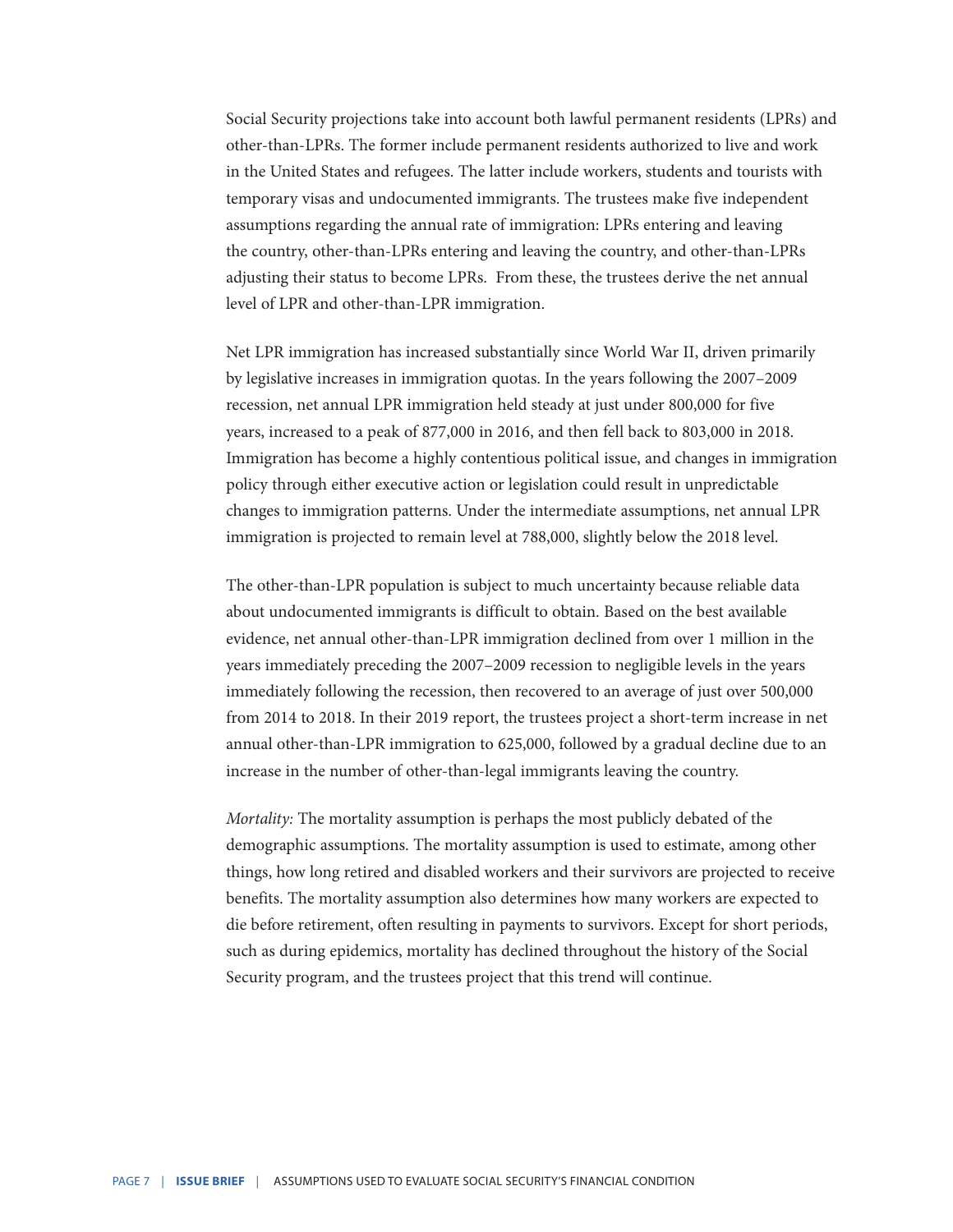When developing their mortality assumption, the trustees take into account trends in deaths due to specific causes, but the assumption itself varies explicitly only by sex and age. Many studies, including <u>[one by OCACT](https://www.ssa.gov/oact/NOTES/pdf_studies/study124.pdf)</u>, show that mortality also varies by earnings, with low-earning individuals having higher mortality than high-earning individuals. Other factors, such as marital status, place of residence, and education, are also correlated with mortality, although because these factors are all correlated with one another, it can be difficult to tease out the independent contribution of each. The trustees take into account differential mortality among subgroups of beneficiaries implicitly in the average benefits assumption described below.

Although pre-retirement mortality improvement reduces the cost of survivor benefits, it also increases the number of workers who reach retirement age. Post-retirement mortality improvement results in longer lifetimes for those receiving benefits and generally has a much greater impact on the total cost of benefits. Increases in life expectancy accelerated greatly in the 1970s, leading the trustees to lower the mortality rates used for Social Security projections. Since then, life expectancy has increased more slowly, and the mortality rates used in the projections have been updated less frequently than in the past. In each year since the 2007–2009 recession, mortality experience has been slightly higher than predicted by the trustees' assumption, but not enough to lead the trustees to change their projections for future improvement.

The future rate of decline in mortality is the subject of much debate. There is certainly potential for a more rapid decline in mortality based on medical advances that slow disease development or allow better management of chronic conditions, such as heart disease, cancer, and stroke. But it is also difficult, if not impossible, to anticipate new diseases that may surface in the coming decades, the effect of lifestyle changes (e.g., less smoking but more obesity), how rapidly medical breakthroughs will be accessible to the general population, and whether new treatments will be affordable. There is general agreement that mortality will continue to decline in the future—the issue is the pace at which these declines will occur.

*Disability:* The disability-incidence assumption is the most important determinant of the projected cost of the disability insurance (DI) portion of Social Security. Social Security law provides objective criteria for determining when covered workers become eligible for disability benefits, although some degree of subjectivity is inevitable in applying the law. Partly for this reason, disability incidence rates tend to be cyclical, depending on the health of the economy and, to some extent, political and social attitudes toward disability. A surge in disability incidence rates following the 2007–2009 recession was followed by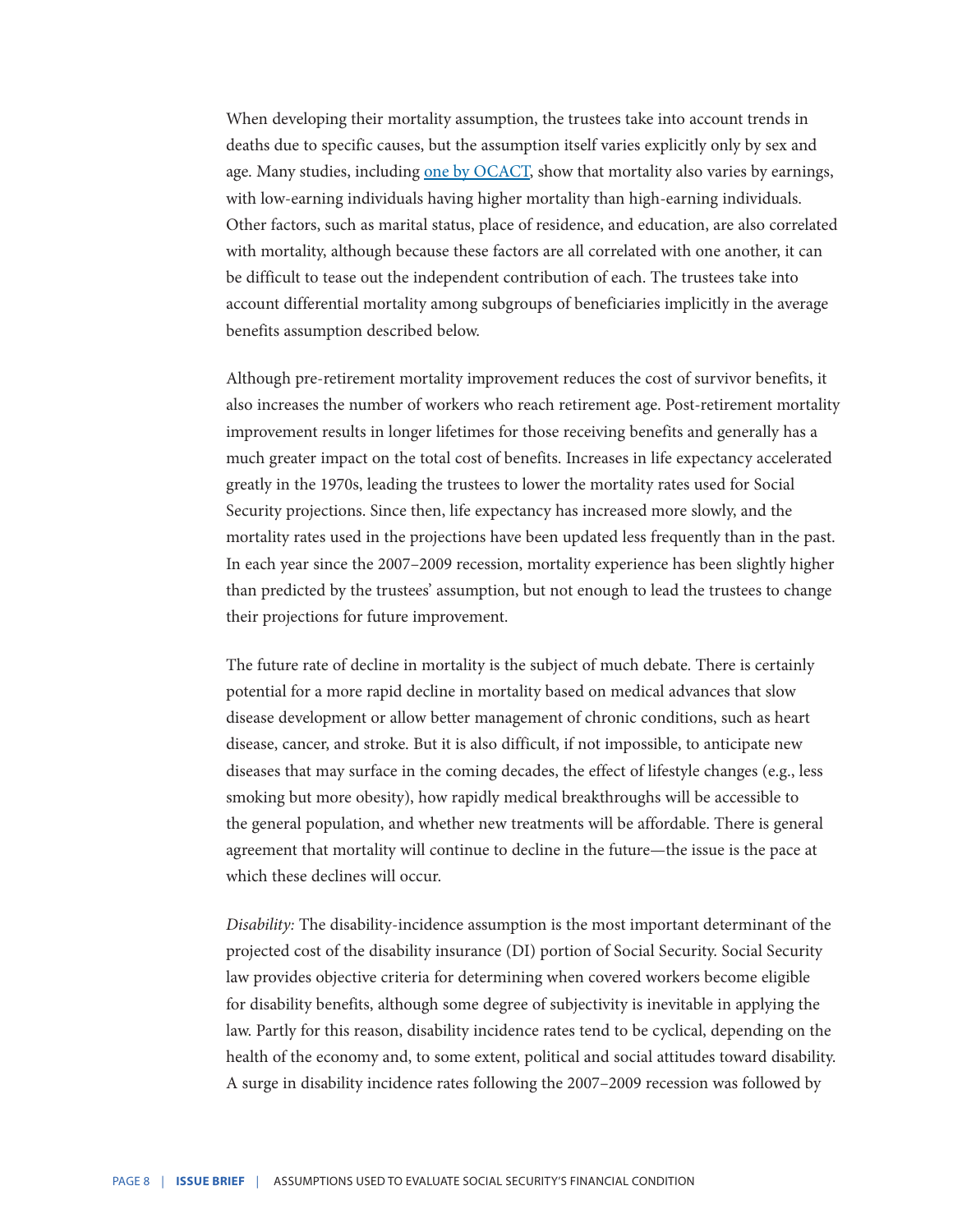an unexpected decline to levels significantly lower than pre-recession rates. When these lower disability incidence rates persisted for several years, the trustees lowered their ultimate disability incidence assumption in the 2019 report, thus cutting the long-term actuarial deficit for the DI program by nearly half compared to 2018.

#### Major Economic Assumptions

*Rate of Increase in Nominal Covered Earnings:* The increase in nominal wages earned by workers from year to year affects both the revenue received and benefits paid by Social Security. As wages increase, taxes on those wages increase, raising revenue immediately. In contrast, these wage increases are reflected in higher benefits gradually as current workers retire or die. Thus, wage increases reduce the actuarial deficit, and this effect is greater the more rapidly wages increase. The trustees' estimate of the annual rate of increase in nominal covered wages is derived from the following five factors. The net result is an ultimate annual rate of increase of 3.81%.

- *• Productivity Increases:* Wage increases are made possible by increases in worker productivity. Productivity is defined as the ratio of real gross domestic product (GDP)<sup>2</sup> to hours worked by all workers. Because production is the ultimate source of workers' compensation, it should not be surprising that increases in productivity give rise to higher compensation. Since the 1960s, annual increases in productivity have generally ranged from 1% to 3%, averaging about 1.8%. However, since 2010 the rate of increase has not exceeded 1%. In their 2019 report, the trustees assume a rapid transition to an ultimate rate of 1.63% beginning in 2023.
- *• Change in Average Hours Worked:* Because productivity is the ratio of real GDP to hours worked, multiplying the ratio of productivity in successive years by the ratio of average hours worked in successive years yields the growth rate of real GDP per worker. Over the past 40 years, the average annual hours worked has declined at an average rate of 0.3% per year, partly because the labor force has included an increasing proportion of women, older workers, and part-time workers, all of whom work fewer hours on average. This trend has offset some of the effect of improvements in productivity on workers' compensation. The trustees assume the average hours worked will decline at an annual rate of 0.05% per year for the indefinite future, much more slowly than the historical rate. This projection reflects their assessment that most factors underlying the past trend will not continue into the future.

<sup>2</sup> Real GDP is a measure of the total value of goods and services produced in the United States that has been adjusted for price increases so that any changes in the dollar value from year to year reflect only "real" growth and not growth due to price increases.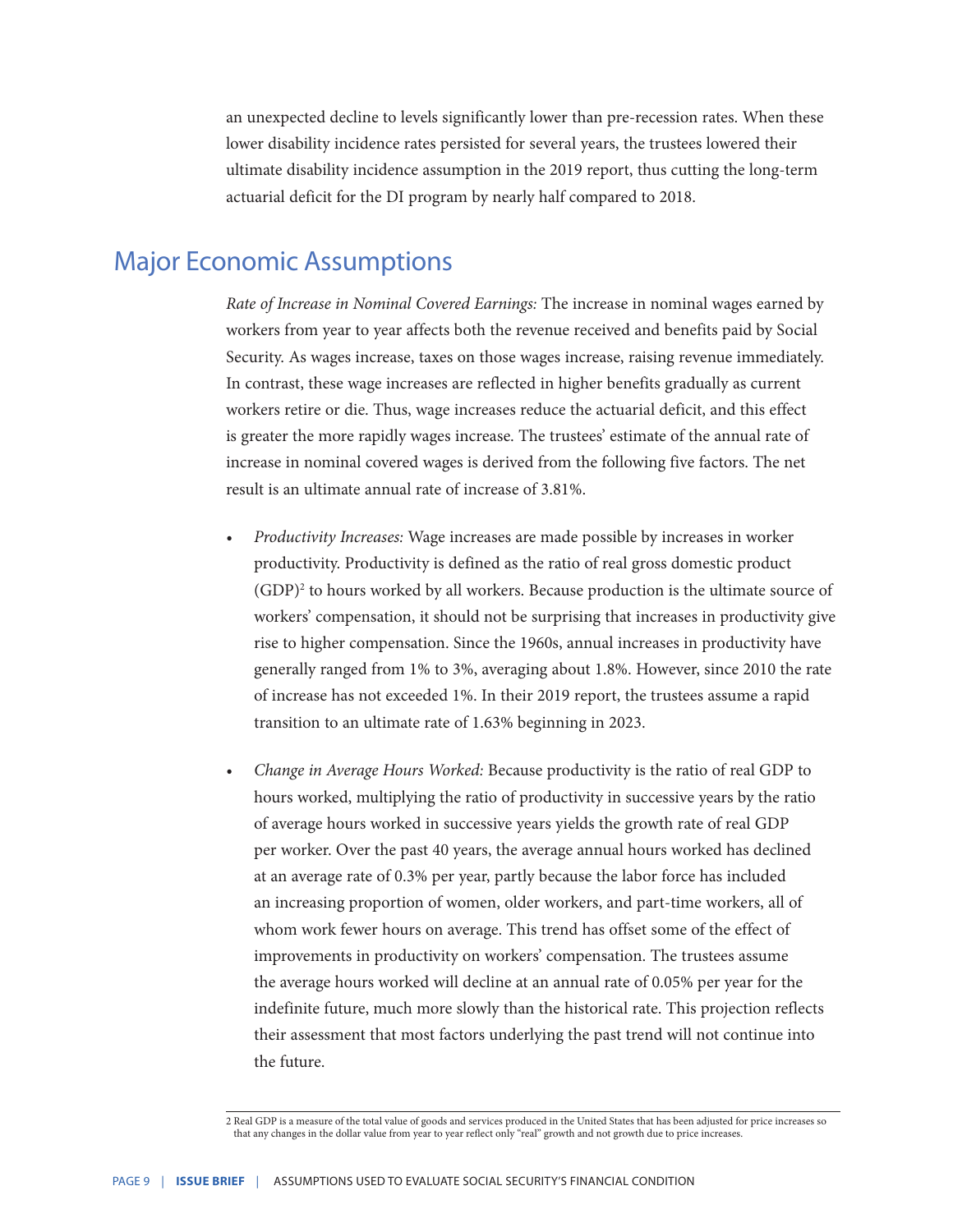- *• GDP Price Index:* Increases in the nominal value of worker production—that is, the value measured in current dollars—are due partly to inflation, which is measured by the price index for gross domestic purchases (also known as the GDP deflator). This is different from price inflation measured by the consumer price index (CPI), because it applies to goods produced in the United States, while the CPI applies to goods consumed in the United States, including imports but excluding exports. There are other technical reasons why the two indices differ. Multiplying the growth rate of real GDP by the GDP price index yields the growth rate of nominal GDP. Like the CPI, the GDP price index has varied widely over the past several decades, averaging a few tenths of a percentage point lower than the CPI. The trustees assume the GDP price index will settle at 2.25% in 2021.
- *• Ratio of Total Labor Compensation to GDP:* Total labor compensation is the value of all remuneration, both in cash and in kind, received by workers in exchange for their labor. Generally, total labor compensation grows in tandem with nominal GDP. However, the ratio of total labor compensation to GDP can change over time. This ratio has declined from an average of about 65% in the 1950s and '60s to about 61% over the most recent decade. When the ratio is declining, total labor compensation grows more slowly than GDP. Conversely, when the ratio is increasing, total labor compensation grows more rapidly than GDP. The trustees assume the ratio will trend back upward to an ultimate constant ratio of 63.2% in 2028.
- *• Ratio of Covered Earnings to Total Labor Compensation:* Social Security benefits are based only on covered earnings, including wages and self-employment income, but excluding fringe benefits such as health insurance premiums and employer contributions to retirement plans. From 1969 to 2009, the portion of total compensation paid to employees as wages declined on average 0.2% per year, due largely to increases in the cost of employer-provided health insurance. With the passage of the Patient Protection and Affordable Care Act of 2010 (PPACA), the trustees expected growth in the cost of employer-provided health insurance to moderate somewhat, and this has proved to be the case. Based on recent experience under PPACA and projections of national health expenditures, the trustees have adopted a long-term assumption regarding the annual decline in covered wages relative to total employee compensation of 0.05% per year.

While all these factors play an important role in projecting the rate of increase in nominal covered earnings, productivity and the GDP price index have historically fluctuated more than the other three and thus contributed more to changes in the rate of increase, and this is expected to continue in the future.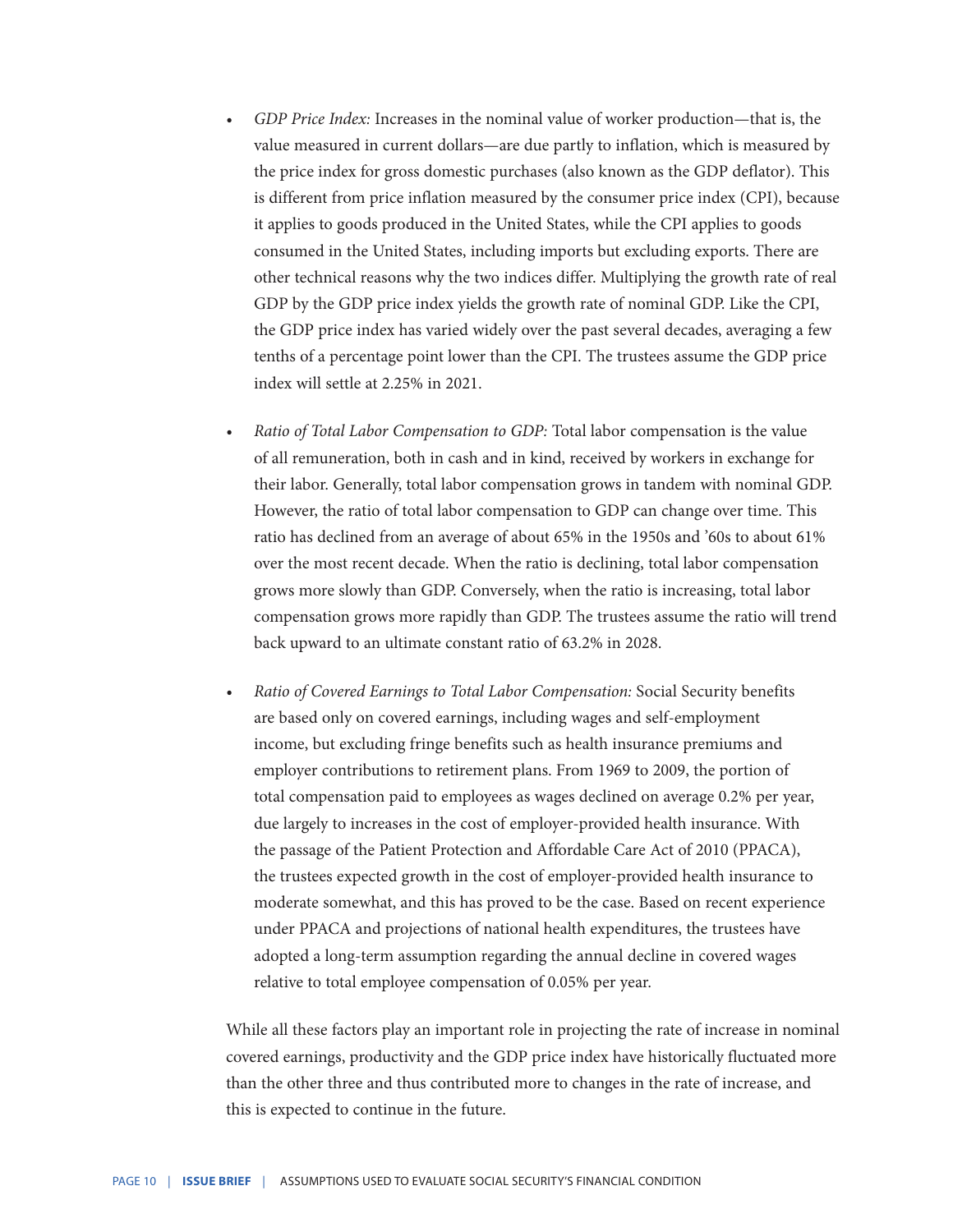*Taxable Earnings:* The formulas for computing Social Security taxes and benefits include covered wages only up to a limit, called the contribution and benefit base. The amount of this limit was \$132,900 in 2019; this amount is adjusted each year according to the average wage index, which tracks year-to-year changes in the National Average Wage. Projecting payroll tax income to the system requires projecting the portion of covered earnings up to the contribution and benefit base—that is, taxable earnings. After a series of ad hoc increases to the contribution and benefit base in 1979, 1980, and 1981, the ratio of taxable to covered earnings was about 90%. This ratio fell to 82.6% in 2000, and has since varied up and down with the business cycle. The trustees assume this ratio will settle at 82.5% after 2028.

*Consumer Price Index:* Since 1975, Social Security benefits in pay status have been adjusted based on increases in the cost of living, so that the buying power of benefits keeps pace with inflation. These adjustments are determined once a year in October (applicable to the following January benefit payment) based on increases in the consumer price index for urban wage earners and clerical workers (CPI-W), calculated by the Bureau of Labor Statistics. The assumed annual increase in the CPI affects projected future benefit payments. The CPI has been trending downward from an average of 4.5% in the 1980s, 2.7% in the 1990s, 2.4% in the 2000s, to 1.7% since 2010. The trustees assume a rapid increase to 2.6% in 2022.

*Increases in Real Wages:* The increase in nominal wages minus the increase in the CPI is called the real-wage differential—the increase in the buying power of wages after adjustment for price increases. The projected rates of increase in wages and prices are both assumptions discussed above. Beginning in 2028, the projected rate of increase in wages is 3.81%, and of prices 2.6%, yielding a real wage differential of 1.21%. If all the factors that determine benefit amounts were adjusted according to the average wage index, wage increases would have a relatively small positive effect on system finances. However, because benefits after commencement are indexed to the CPI-W, any excess of wage over cost-of-living increases has a much larger positive effect on system finances. Indeed, the average future rate of increase in real wages is one of the most important factors affecting the financial health of Social Security.

*Labor Force Participation Rates:* Labor force participation rates measure the proportion of the working-age population that is employed, self-employed, or looking for paid work. The labor force includes workers with earnings covered by Social Security, those in noncovered employment, and the unemployed. Everything else being equal, a higher labor force participation rate improves the program's financial condition for two reasons. First, it increases tax revenue *earlier* than it increases the resulting benefits, which improves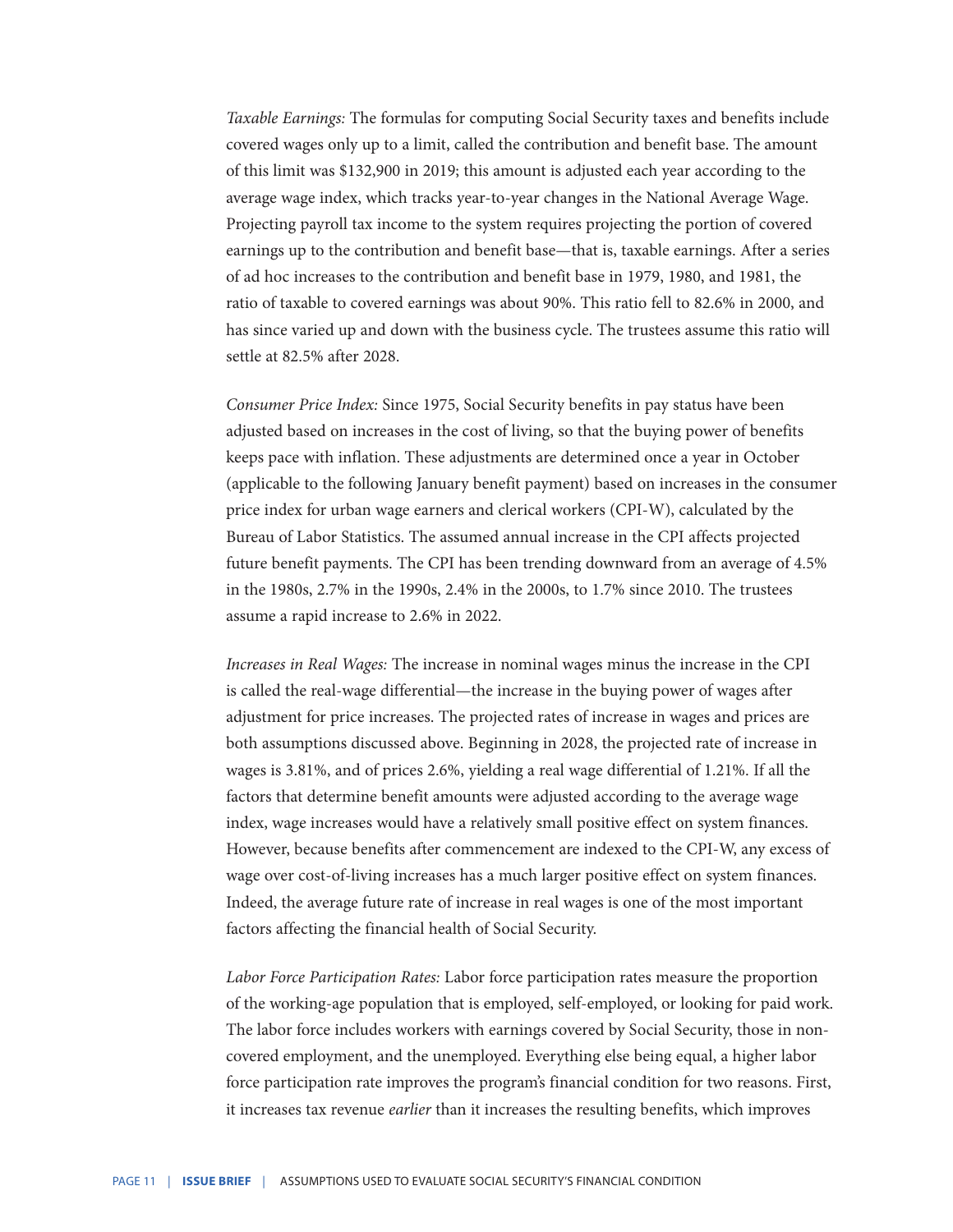the actuarial balance due to the time value of money as long as the interest rate exceeds the rate of inflation. Second, it increases tax revenue *more* than it increases benefits, primarily because the proportion of two-earner married couples increases, and the additional payroll tax paid by the lower-earning spouse provides additional benefits only to the extent that worker benefits based on that spouse's own wage record exceed spouse benefits based on the higher-earning spouse's wage record.

An important consideration for Social Security is labor force participation rates at ages when old age benefits are payable, i.e., beginning at age 62. Participation in the labor force among potential workers at these ages correlate with patterns of retirement lower participation rates mean workers are retiring earlier and vice versa. Labor force participation rates at ages 60 through 64 have changed considerably for both men and women. Before 1985, the labor force participation rate for men at ages 60 through 64 had been decreasing dramatically, from more than 80% in 1962 to 56% in 1985. The rate then leveled off for a period before beginning a slow increase, due in large part to improved health and the need to work longer to save for a longer period of retirement. The pattern for women has been steadily increasing labor force participation rates at all ages since the early 20th century, with particularly dramatic increases from the late 1960s until about 1980. Since then, the rates for women have leveled off at rates somewhat lower than for men. Increased labor force participation among older women reflects this long-term trend. The trustees have concluded that the incentives for remaining longer in the labor force are permanent and, as a result, have increased the assumed labor force participation rates at older ages in recent reports.

Possible changes in the labor force participation rate in response to demographic changes predicted for the next several decades are among the greatest uncertainties in projecting the future financial condition of Social Security. With expected slower growth in the population at traditional working ages, workers will need to work to older ages to maintain the current level of labor force participation across the entire population. For this to occur, workers must both choose to work longer and be able to work longer, and employers must choose to continue employing them or to hire them when they are looking for employment. The trustees assume the labor force will grow at 0.8% per year for the next 10 years and 0.4% per year thereafter.

*Unemployment:* The unemployment rate measures the proportion of workers participating in the labor force but unable to find work. Higher unemployment reduces program income. Unemployment also reduces benefits, but the effect is much smaller and is largely deferred. High unemployment therefore adversely affects the program's financial health. But temporary shifts in the level of unemployment do not have as significant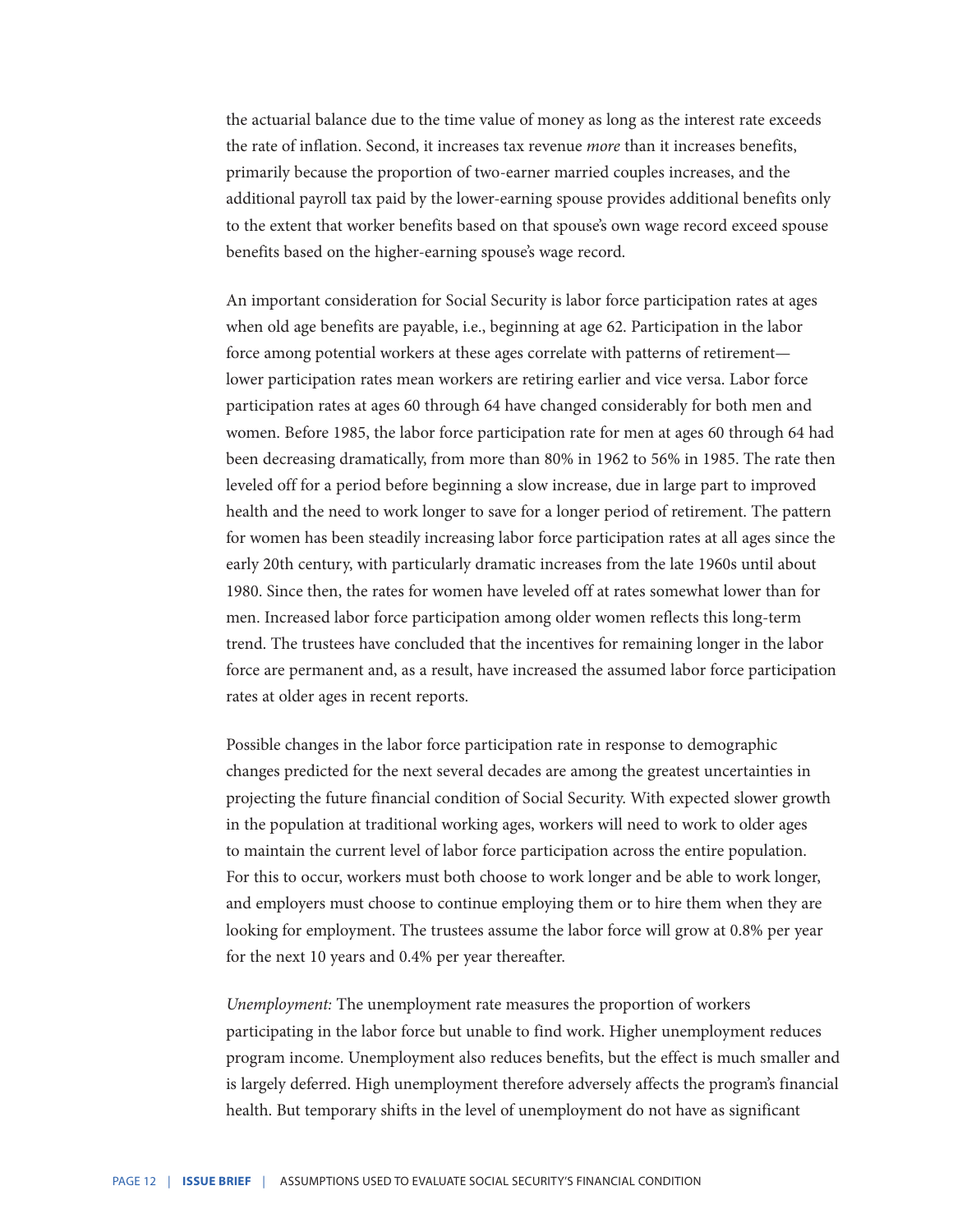an impact on system finances as do some of the other factors discussed here. The spike in the unemployment rate due to the 2007–2009 recession caused benefit payments to overtake payroll tax income about five years earlier than predicted before the recession but did not have a large effect on the system's long-range finances. The trustees assume that unemployment will increase from recent low rates to 5.5% by 2023 and remain at that level thereafter.

*Real GDP Growth:* As with the real wage differential, the trustees do not directly make an assumption regarding the annual growth of real GDP. The trustees estimate real GDP growth from the assumed growth in productivity, average weekly total employment, and average hours worked. Average weekly total employment depends, in turn, on population projections, labor force participation rates, and unemployment rates. From an average of over 4% per year in the 1960s, real GDP growth leveled off at around 3% per year until the 2007–2009 recession, but has since managed only 1.6% per year during the current economic recovery. This pattern reflects the influx of baby boomers and women into the labor force starting in the 1960s, followed by a leveling off of labor force participation, and then by the beginning of the retirement of the baby boomers in the years following the 2007–2009 recession. Without an increase in labor force participation at older ages or unexpected increases in fertility or net immigration, the labor force component of real GDP growth will continue to slow, causing real GDP growth to decline absent a compensating rise in productivity. Under the trustees' intermediate assumptions, real GDP is projected to grow at about 2.3% per year for the next 10 years, and at about 2.0% per year thereafter.

*Interest Rates:* Social Security trust fund assets are invested in special-issue Treasury securities. These securities pay interest at the average rate for Treasury securities issued to the public that are at least four years from maturity. Thus, the interest-rate assumption approximates the yields on intermediate-term Treasury securities. Interest rates affect Social Security in two ways. First, a higher interest rate raises the return on the system's accumulated assets and thus improves the financial condition of the program; a lower rate has the opposite effect. Second, a higher interest rate reduces the present value of the program's long-term actuarial deficit.

Real interest rates (i.e., nominal interest rates less inflation) have varied widely over the past several decades. During the 1980s, the real interest rate averaged 6%, and then declined steadily to about 2% immediately before the 2007–2009 recession. Following the recession, the real interest rate declined dramatically, and since 2010 has averaged less than 0.5%. The trustees assume this rate will recover from the current low level to 2.5% by 2030.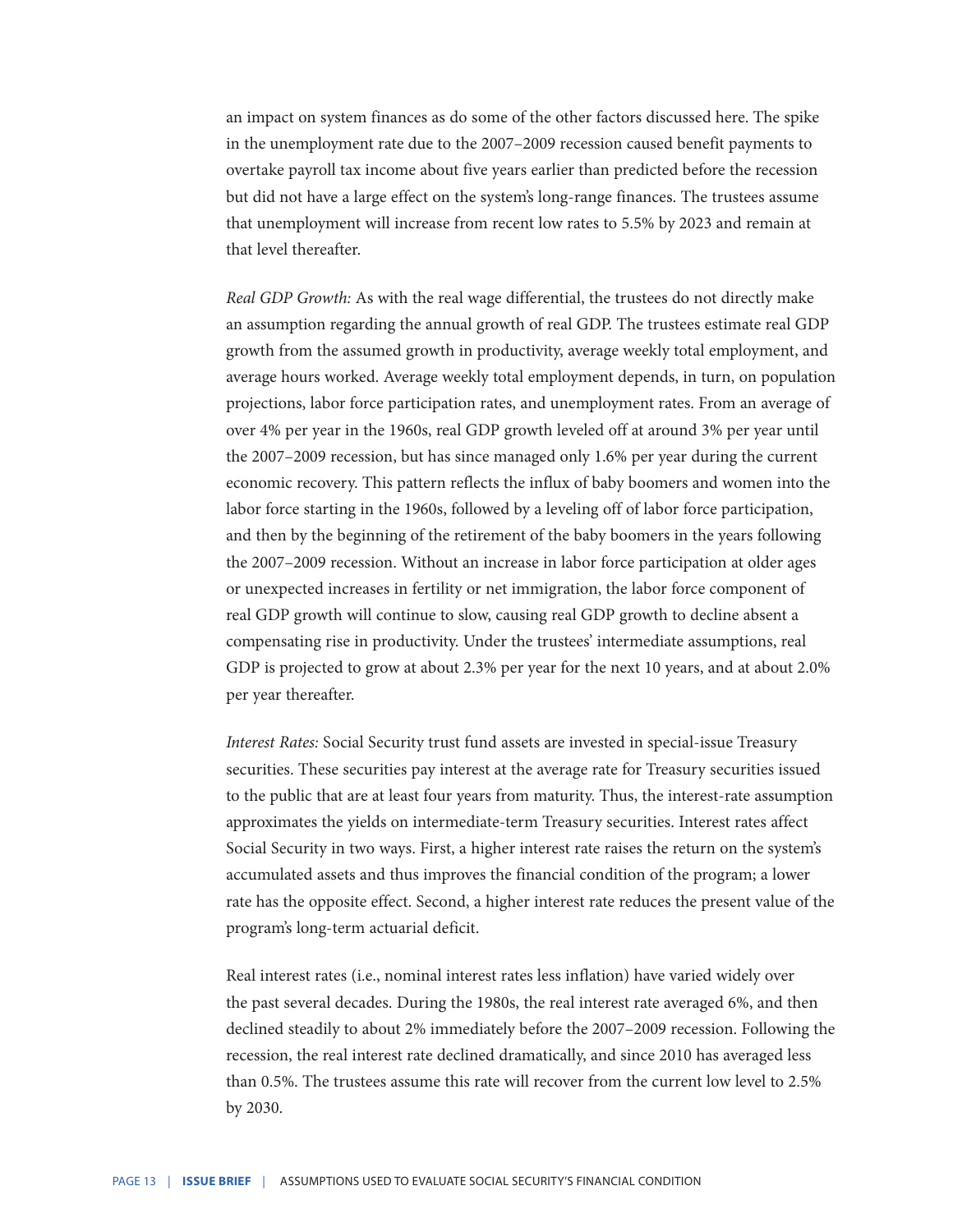*Average Benefits:* The Social Security trustees do not project future program benefit payments by adding up the expected payments to individual beneficiaries, but by projecting average benefits for categories of beneficiaries defined by sex, age, and status i.e., non-disabled and disabled workers, spouses and other dependents—and multiplying those average benefits by the projected number of beneficiaries in each category based on the demographic assumptions. The projected average benefits are based on recent historical averages projected forward using the assumed rate of wage increase and other economic assumptions. In this way some of the factors that affect benefit amounts are incorporated into the projection only implicitly. For example, because low-earning individuals have higher mortality than high-earning individuals, average benefits increase more rapidly as beneficiaries age than they would otherwise because low earners, who have lower benefits, drop out of the payment pool on average at earlier ages. Thus, the differential mortality between low and high earners is reflected in the projected rate of increase in average benefits with age rather than as an explicit assumption. Other factors correlated with mortality, such as marital status and education, are reflected similarly.

### Congressional Budget Office Assumptions vs. Social Security Trustees Intermediate Assumptions

CBO projects Social Security's long-term financial status as part of its annual Long-Term Budget Outlook. Later, CBO issues a separate report focused exclusively on Social Security, which includes a comparison with the most recent projection by the Social Security trustees. This report, issued most recently in December 2019, projects an OASDI 75-year actuarial deficit of 1.53% of GDP, versus 0.99% based on the intermediate assumptions in the 2019 Trustees Report, or 4.56% of the taxable wages versus 2.78%. The disparity in these results is attributable mostly to the following:

- CBO uses an ultimate fertility rate of 1.9 children per woman versus 2.0 children per woman by the trustees, resulting in a smaller population of workers paying taxes into the system.
- CBO raised its projected near-term mortality rates and lowered its projected rate of future mortality improvement in 2019, but still predicts a slightly more rapid improvement in mortality than the trustees. Also, in contrast to the trustees, CBO projects future benefits for a large sample of individual participants rather than projecting average benefits for a small number of participant groups, as in the trustees' projection. This enables CBO to vary its mortality assumption explicitly not only by sex and age, but also by marital status, education, disability insurance status, and lifetime household earnings. The net result is that CBO predicts beneficiaries will receive benefits for a longer period on average than the trustees.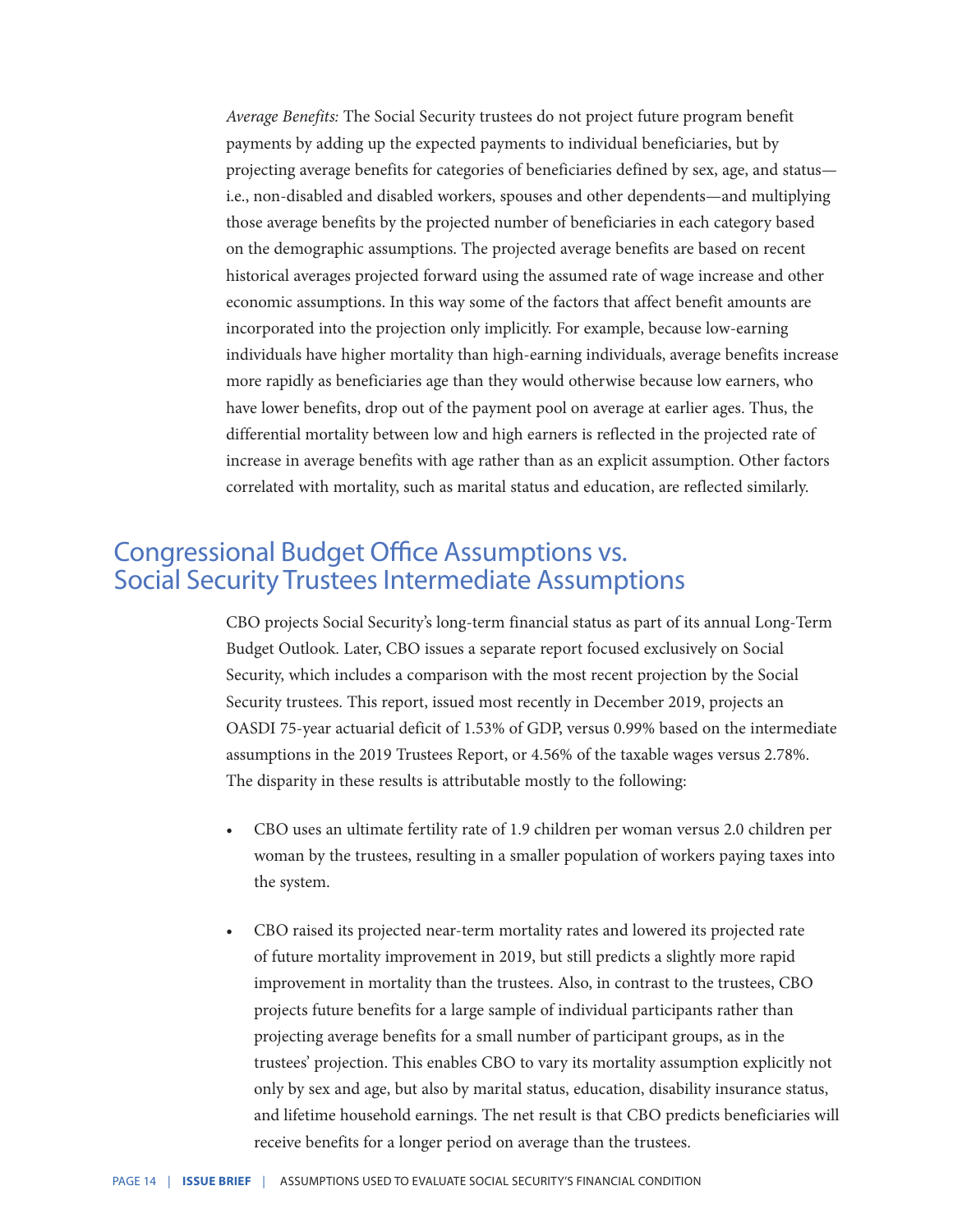- CBO predicts a different pattern for net immigration, with slightly lower rates in the near future and a slightly higher ultimate rate than the trustees.
- CBO projects that compensation as a percent of GDP will level off at 62.0%, versus 63.2% according to the trustees, resulting in lower taxable wages and, hence, lower contribution income.
- CBO projects that the disparity in wages between high and low income workers will increase, with the result that taxable wages as a percent of all wages will fall from the current 83.0% to 79.3%, versus 82.5% according to the trustees.
- CBO predicts the real interest rate on 10-year Treasury notes will settle at 2.2% in 2049, versus 2.5% in 2034 according to the trustees, so that future benefit payments are discounted at a lower rate by CBO.
- CBO projects ultimate rates of annual productivity increases, inflation, and unemployment at 1.5%, 2.4%, and 4.5%, respectively, versus 1.6%, 2.6% and 5.5% according to the trustees. The net effect of these factors plus the demographic factors described above is that the working-age population under the CBO projection will produce less and thus be less able to support both itself and the retired population.

The following table summarizes the reasons for the differences in the projected long-term actuarial deficit between the 2019 CBO projection and 2019 Social Security Trustees Report:

| Reason for Difference                 | Expressed as a<br>Percent of GDP | Expressed as a Percent<br>of Taxable Wages |
|---------------------------------------|----------------------------------|--------------------------------------------|
| Trustees Report Deficit               | 0.99                             | 2.78                                       |
| Change Due to Demographic Assumptions | 0.13                             | 0.40                                       |
| Change Due to GDP Projections         | 0.12                             | 0.36                                       |
| Change Due to Wage Projections        | 0.11                             | 0.57                                       |
| Change Due to Interest Rate           | 0.06                             | 0.18                                       |
| Change Due to Other Assumptions       | 0.01                             | 0.00                                       |
| Change Due to Differences in Methods  | 0.10                             | 0.27                                       |
| <b>CBO Deficit</b>                    | 1.53                             | 4.56                                       |

Source: *[CBO's Long-Term Social Security Projections: Changes Since 2018 and Comparisons With the Social Security Trustees' Projections](https://www.cbo.gov/system/files/2019-12/55914-CBO-Social-Security-Comparison.pdf)* 

The table shows how small assumption differences can produce significant changes in results when accumulated over a 75-year projection period.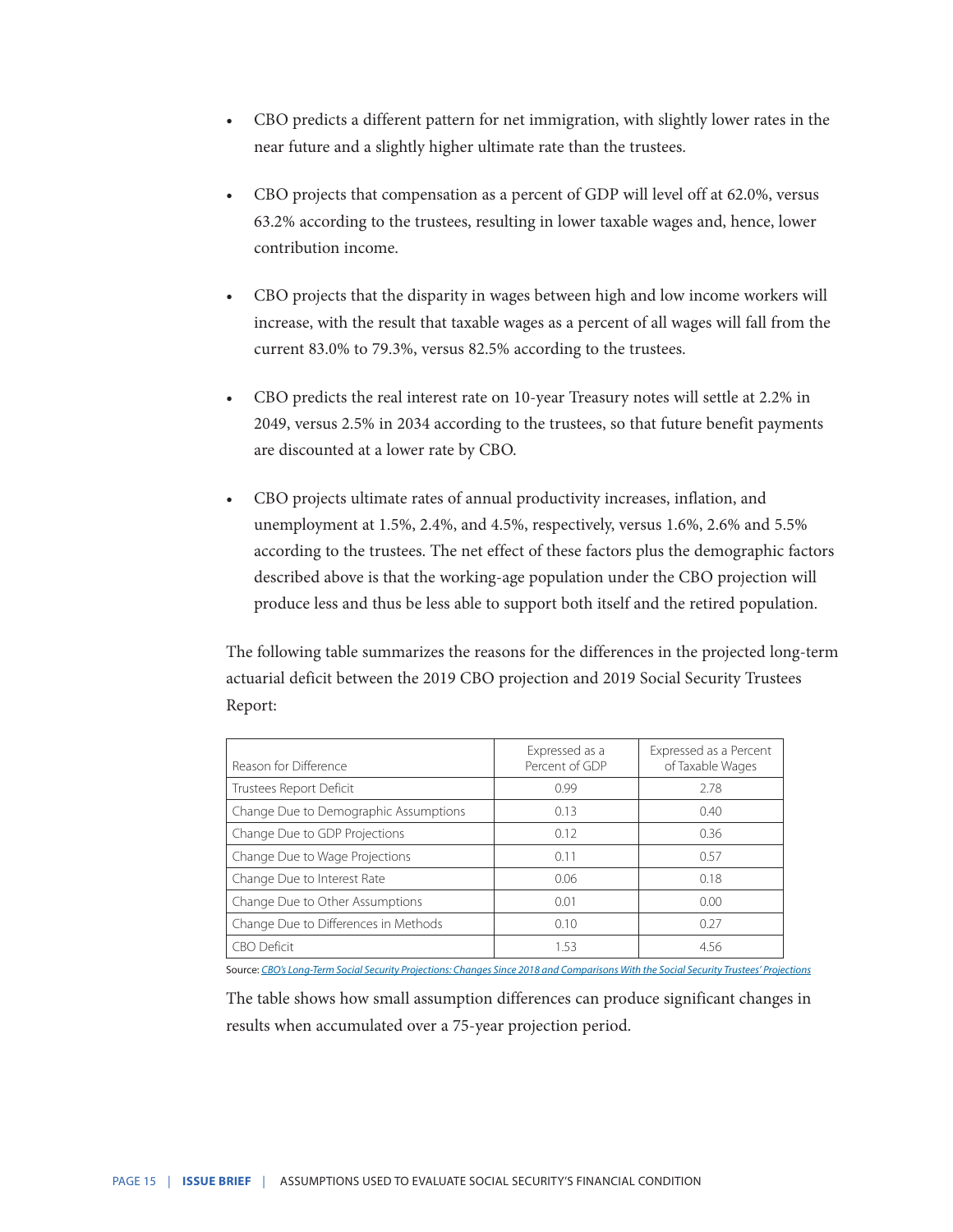#### Social Security Reform and the Equity Return Assumption

Some Social Security reform proposals call for investing a portion of trust fund assets in private-sector securities, particularly equity securities such as stocks. Some of these proposals would allow workers to set up individual accounts; others would continue the current arrangement in which the government directly invests all of the system's accumulated assets. Advocates assert that investing payroll taxes in equity securities would provide a better return than the special U.S. government securities used by the current program. This claim is based on historical data showing that equity investments have consistently outperformed U.S. government interest-bearing securities over long periods—20 years, for example. Although the annual real rate of return on equities is not an assumption used in the annual report, such an assumption must be made to evaluate any reform proposals involving equity investments. The higher the assumed real rate of return on stocks, the more proposals for investing Social Security assets in equities appear to improve the program's financial position.

Many economists question whether actuarial projections for any purpose should include an assumption that the past superior long-term performance of stocks over other investment alternatives will continue. In addition, recent volatility in the securities markets has focused investors' attention on the greater risks inherent in equity investments. These issues are explored in depth in the Academy issue brief *[Investing](http://www.actuary.org/pdf/pension/sec_0307.pdf) [Social Security Assets in the Securities Markets](http://www.actuary.org/pdf/pension/sec_0307.pdf)*. Given the high degree of uncertainty regarding the future performance of the securities markets, it is important when evaluating any reform proposal that changes the way Social Security assets are invested to use a range of possible investment return scenarios to illustrate this uncertainty. In its formal analyses of legislative proposals that include investment of trust fund assets in private-sector securities, OCACT shows results using two different assumptions that take into account historical higher rates of return on equities as well as an assumption that returns will equal those expected for risk-free securities.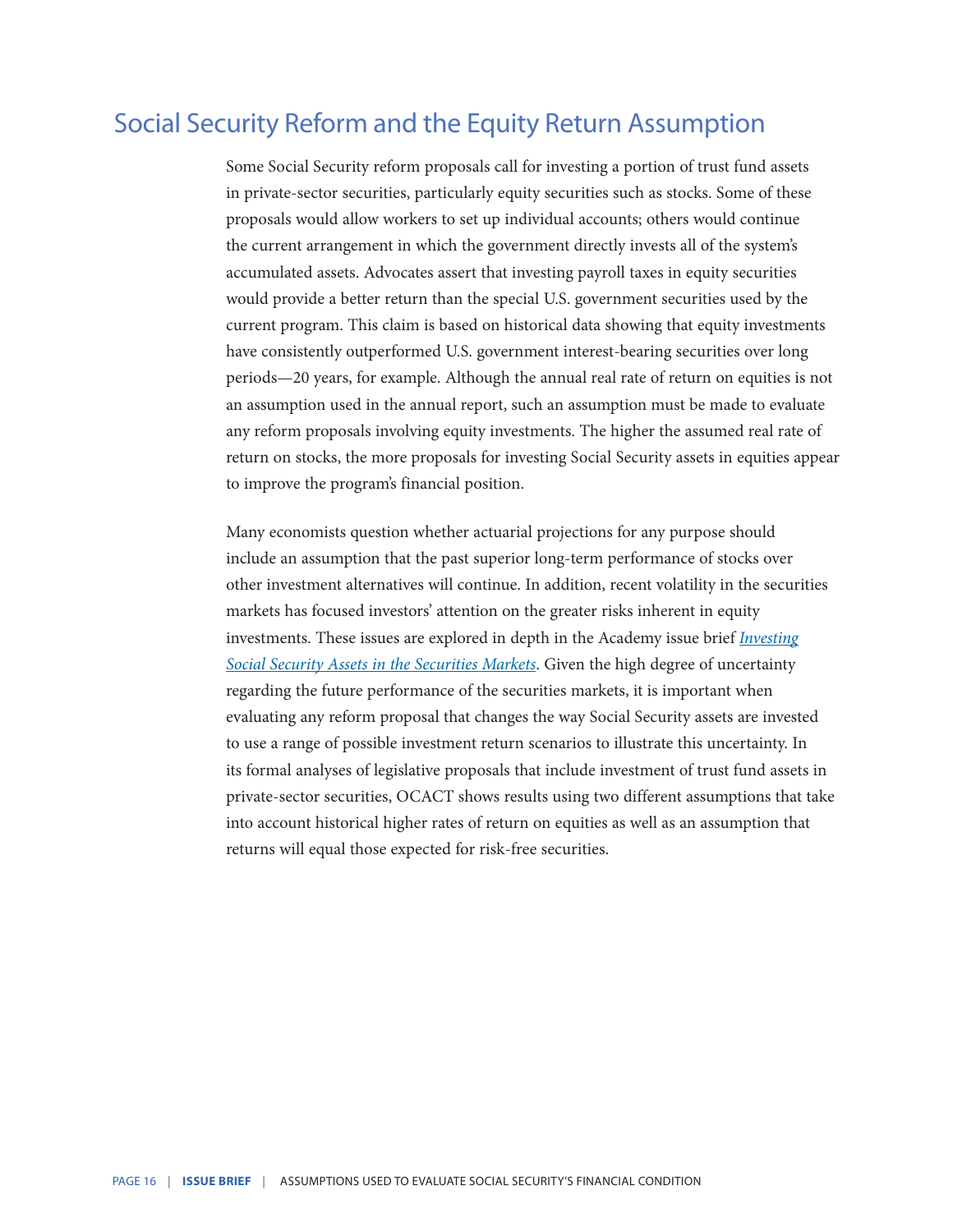#### Assumptions Over an Infinite Time Horizon

Since the 2003 report, the trustees have included the program's unfunded obligations and actuarial balance over an infinite time horizon. Given the uncertainty of projections 75 years into the future, extending these projections into the infinite future can only increase the uncertainty, so these results might have little or no value for policymakers. This is due to anomalies and incongruities that inevitably arise from extending any set of long-range actuarial assumptions to infinity. For example, extending the assumptions used for labor force participation rates and mortality improvement leads ultimately to a situation in which the typical worker is expected to receive benefits for a period longer than he or she has paid into the system. It is not surprising that the OASDI program cannot sustain itself indefinitely under these assumptions without a significant increase in the payroll tax rate. It seems unreasonable to argue that workers will not extend their working years longer than currently projected, based on extended years of ability to work and the need to save more (beyond Social Security benefits) to fund a lengthened period of retirement.

Mortality improvement by itself has a major impact on Social Security's projected financial status and presents great difficulties when making long-range projections. The controversy surrounding the assumed rate of mortality improvement in the 75-year projection has already been described. Given these sharp disagreements among experts over projecting mortality for 75 years, the futility of reliably projecting mortality over an infinite time horizon becomes apparent.

#### Conclusion and Recommendations

As baseball legend Yogi Berra once observed, "It's tough to make predictions, especially about the future." Reasonable people can and do disagree about economic and demographic conditions 25, 50, or 75 years into the future. Yet making such assumptions is critical for evaluating the current status of the Social Security program and the various proposals for reforming it.

There are always those who question whether the Social Security trustees' assumptions are the best basis for evaluating the financial condition of Social Security and the impact of various reform proposals. There are certainly other assumptions that can be characterized as reasonable. And even small changes in assumptions over a 75-year projection period can lead to large changes in the results. Any projection over a 75-year period is subject to a high degree of uncertainty. The trustees' intermediate assumptions are what they are described to be—a best estimate of future demographic and economic trends based on careful study and analysis of all available data.